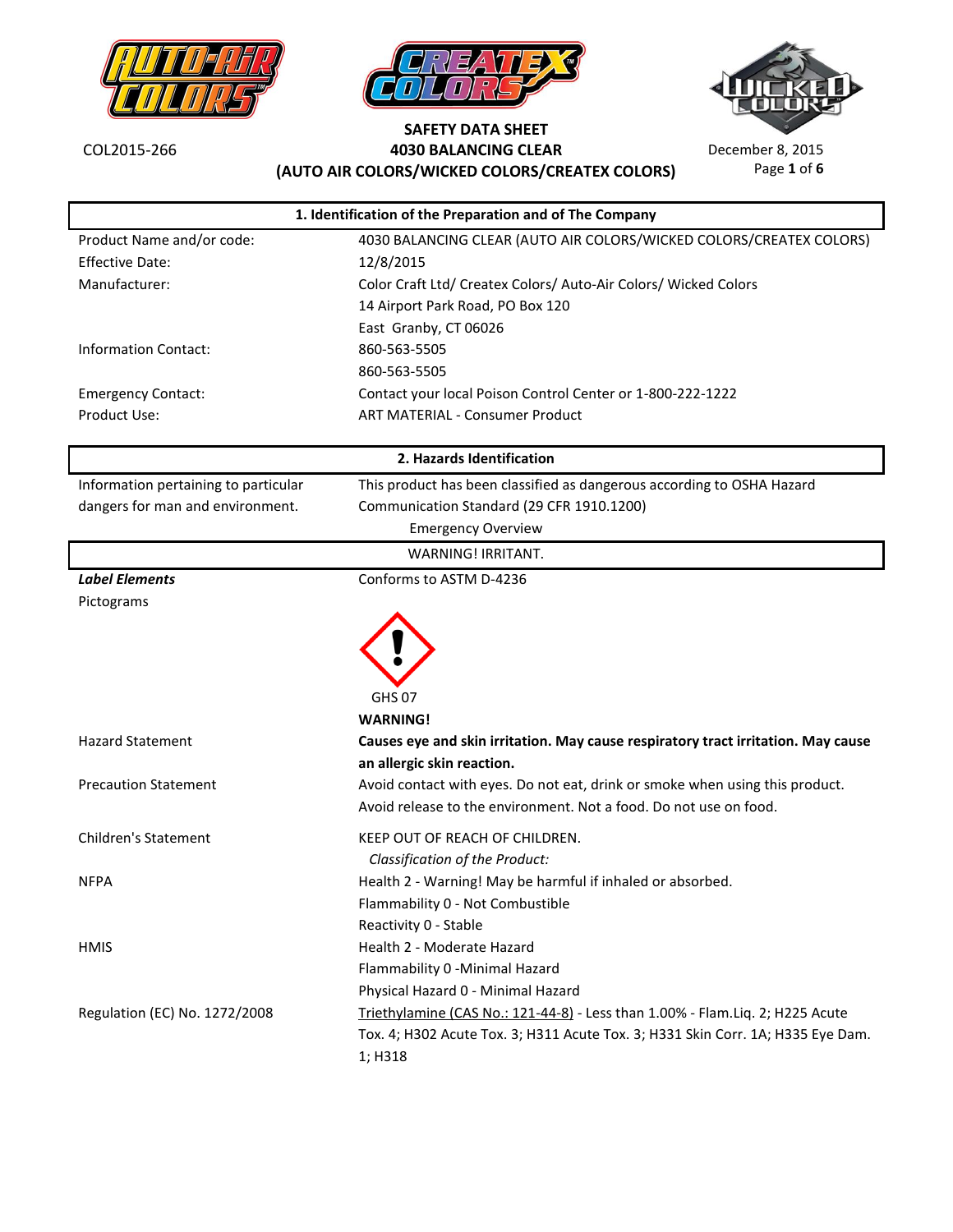



**SAFETY DATA SHEET**



**4030 BALANCING CLEAR** December 8, 2015 Page **2** of **6**

| (AUTO AIR COLORS/WICKED COLORS/CREATEX COLORS) |                                                                                                                                                                                      | Page 2 of 6 |
|------------------------------------------------|--------------------------------------------------------------------------------------------------------------------------------------------------------------------------------------|-------------|
|                                                | 1,2 - benzisothiazol-3(2H)-one (BIT) (CAS No.: 2634-33-5) - Less than 0.01% -<br>Acute Tox. 4; H302 Skin Irrit. 2; H315 Eye Dam. 1; H318 Skin Sens. 1; H317<br>Aquatic Acute 1; H400 |             |
|                                                | Dipropylene Glycol Monobutyl Ether (DPnB) (CAS No.: 29911-28-2) - Less than<br>10.00% - Eye Irrit. 2 H319; Eye Dam. 1 H318; Acute Tox. 4 H312                                        |             |
|                                                | Propylene Glycol Methyl Ether (PGME) (CAS No.: 107-98-2) - Less than 5.00 % -<br>Flam. Liq. 3 H226; STOT SE 3 H336                                                                   |             |
| Export and Import of Dangerous                 | This product and its ingredients are listed in the Annex I of the regulation.                                                                                                        |             |
| Chemicals Regulation (EC)No. 649/2012          |                                                                                                                                                                                      |             |
| Directive 67/548/EEC &<br>Directive 1999/45/EC | R36/R37/R38 (Eyes, Respiratory Tract, Skin Irritant) ; R43 (May cause<br>sensitization by skin contact.)                                                                             |             |
|                                                | 3. Composition/Information on Ingredients:                                                                                                                                           |             |
| Substances:                                    | Dipropylene Glycol Monobutyl Ether (DPnB) (CAS No.: 29911-28-2) - Less than<br>10.00%<br>Propylene Glycol Methyl Ether (PGME) (CAS No.: 107-98-2) - Less than 5.00 %                 |             |

Triethylamine (CAS No.: 121-44-8) - Less than 1.00% 1,2 - benzisothiazol-3(2H)-one (BIT) (CAS No.: 2634-33-5) - Less than 0.01%

Ingredients are marked according to CLP Regulation (CLP-Regulation (EC) No 1272/2008) and according to DSD (Dangerous Substances Directive (67/548/EEC)) and DPD (Dangerous Preparations Directive (1999/45/EC)) These ingredients are regarded as trade secrets.

| <b>4. First Aid Measures</b> |                                                                                                          |  |
|------------------------------|----------------------------------------------------------------------------------------------------------|--|
| Inhalation                   | If inhaled, remove to fresh air.                                                                         |  |
| <b>Skin Contact</b>          | Wash thoroughly with soap and water. Seek medical assistance if irritation<br>persists after exposure.   |  |
| Eye Contact                  | Flush immediately with plenty of water for at least 15 minutes and get medical<br>attention immediately. |  |
| Ingestion                    | Drink water or milk to dilute. Do not induce vomiting. Contact a physician.                              |  |
| 5. Firefighting Measures     |                                                                                                          |  |
|                              |                                                                                                          |  |
|                              |                                                                                                          |  |
| Extinguishing Media          | Water, foam, carbon dioxide or dry chemical equipment.                                                   |  |
| Fire/Explosion Hazards       | Not available                                                                                            |  |
| Flashpoint/Flammability      | Greater than 200 °F. Not Flammable                                                                       |  |
|                              | <b>6. Accidental Release Measures</b>                                                                    |  |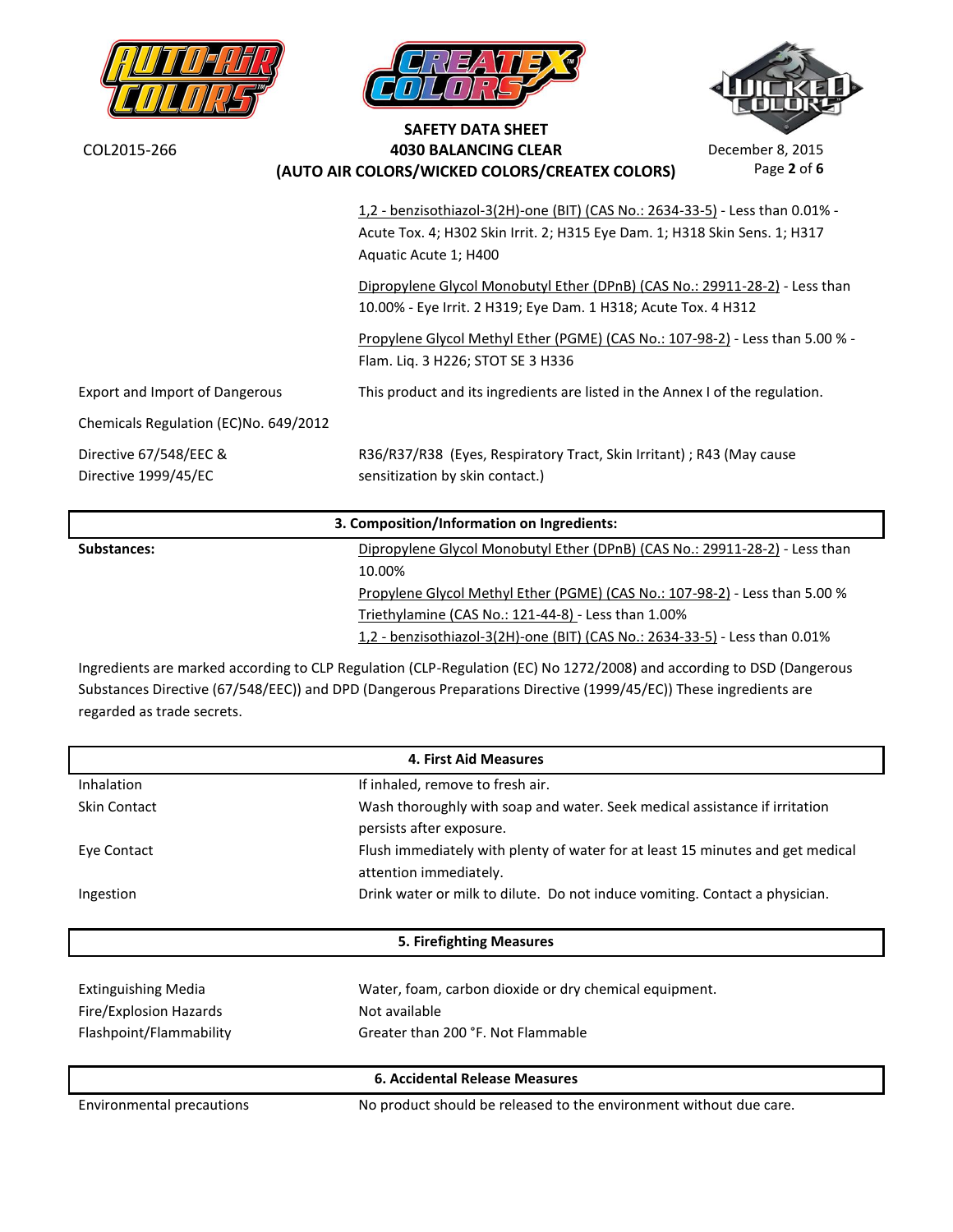





Page **3** of **6**

| Methods and Materials for Containment | Contain spill. Recover as much as possible with sand, soil or similar product.                                            |
|---------------------------------------|---------------------------------------------------------------------------------------------------------------------------|
| and Cleaning up                       | Place into closed container and store in a safe location to await disposal. Wash                                          |
|                                       | the spill area with soap and water.                                                                                       |
|                                       | 7. Handling and Storage                                                                                                   |
| Safe Handling                         | Use under ventilated conditions. Avoid eye contact. For personal protection, we                                           |
|                                       | recommend that employees wash thoroughly after handling product. Always                                                   |
|                                       | wash before eating, smoking or using toilet facilities. Keep container closed                                             |
|                                       | when not in use.                                                                                                          |
| Storage                               | Keep the sample in a cool dry ventilated area.                                                                            |
|                                       | 8. Exposure Controls/Personal Protection                                                                                  |
| Personal Protective Equipment         | Wear safety goggles and protective gloves to avoid dust contact.                                                          |
| <b>Exposure Limits</b>                | Not applicable to this mixture.                                                                                           |
| Respiratory and Ventilation           | Wear approved NIOSH/MSHA respirator if exposure to mist or vapor exceed                                                   |
|                                       | applicable PEL/TLV limits. Use in accordance with manufacturer's use limitations                                          |
|                                       | and OSHA STANDARD 1910-34. Local ventilation may be used to prevent routine                                               |
| Skin Protection                       | inhalation.<br>Handle with non-porous nitrile gloves. Use proper glove removal technique                                  |
|                                       | (without touching glove's outer surface) to avoid skin contact with this product.                                         |
|                                       | Dispose of contaminated gloves after use in accordance with applicable laws and                                           |
|                                       | good laboratory practices. Wash and dry hands. The selected protective gloves                                             |
|                                       | have to satisfy the specifications of EU Directive 89/686/EEC and the standard EN                                         |
|                                       | 374 derived from it.                                                                                                      |
|                                       | Full Contact Material: Nitrile rubber                                                                                     |
|                                       | Data source: KCL GmbH, D-36124 Eichenzell, phone +49 (0)6659 87300, e-mail                                                |
|                                       | sales@kcl.de, test method: EN374If used in solution, or mixed with other                                                  |
|                                       | substances, and under conditions which differ from EN 374, contact the supplier                                           |
|                                       | of the CE approved gloves. This recommendation is advisory only and must be                                               |
|                                       | evaluated by an Industrial Hygienist familiar with the specific situation of                                              |
|                                       | anticipated use by our customers. It should not be construed as offering an                                               |
| Eye Protection                        | approval for any specific use scenario.<br>Safety glasses conforming to EN166 Use equipment for eye protection tested and |
|                                       | approved under appropriate government standards such as NIOSH (US) or EN                                                  |
|                                       | 166(EU).                                                                                                                  |
|                                       |                                                                                                                           |
|                                       | 9. Physical and Chemical Properties                                                                                       |
| Appearance                            | Clear                                                                                                                     |
| <b>Physical State</b>                 | Liquid                                                                                                                    |
| Color<br>Odor                         | Clear<br>Slight ammonia odor                                                                                              |
| <b>Boiling Point</b>                  | Not determined                                                                                                            |
|                                       |                                                                                                                           |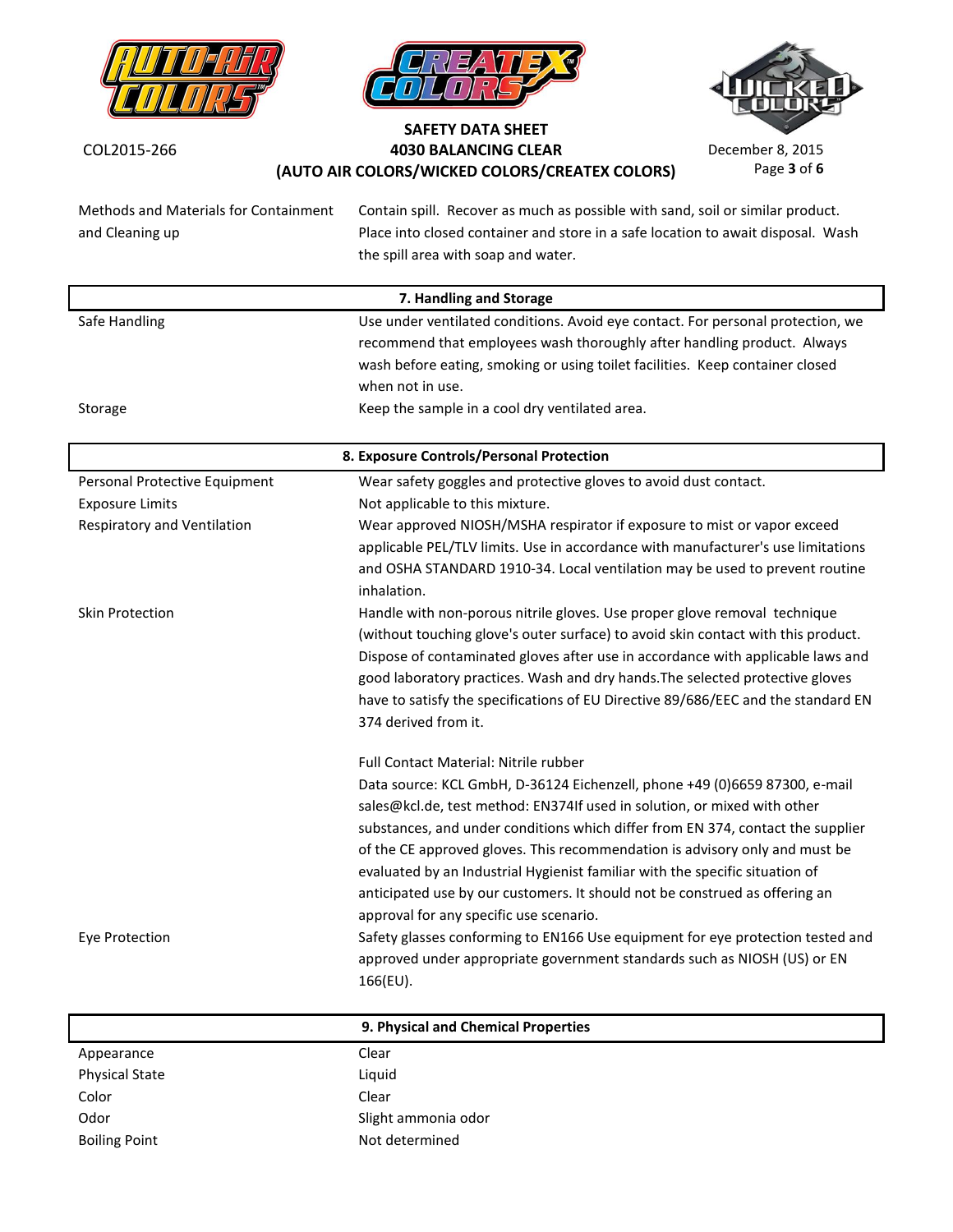





Page **4** of **6**

**SAFETY DATA SHEET 4030 BALANCING CLEAR** December 8, 2015 **(AUTO AIR COLORS/WICKED COLORS/CREATEX COLORS)**

| <b>Freezing Point</b>   | Not determined                 |
|-------------------------|--------------------------------|
| State (pH)              | $7.5 - 8.5$                    |
| <b>Specific Gravity</b> | $1.0 - 2.0$                    |
| Viscosity               | 25 mPas                        |
| Flashpoint              | Greater than 200 °F            |
| Vapor Pressure          | Not applicable                 |
| Vapor Density           | Not applicable                 |
| Solubility in water     | Miscible                       |
|                         |                                |
|                         | 40. Chalaitheanad Danashiritas |

|                                         | <b>ID. SLADINLY AND REACHVILY</b>                                        |
|-----------------------------------------|--------------------------------------------------------------------------|
| Reactivity:                             | Reaction with strong oxidizing agents.                                   |
| <b>Chemical Stability</b>               | <b>Stable</b>                                                            |
| <b>Conditions to Avoid</b>              | All sources of ignition. Avoid heat.                                     |
| Incompatible materials                  | Strong oidizing agents, strong acids, strong bases, amines, ammonia,     |
|                                         | halogenated compounds.                                                   |
| <b>Hazardous Decomposition Products</b> | Thermal decomposition or combustion may liberate carbon oxides and other |
|                                         | toxic gases or vapors.                                                   |

| 11. Toxicological Information |                                                                             |
|-------------------------------|-----------------------------------------------------------------------------|
| <b>Health Effects</b>         | Studies have not been performed on this particular mixture. The information |
|                               | below is based on data on the individual ingredients.                       |
| Oral                          | Expected to be greater than 2,000 mg/kg (rats)                              |
| Ingestion                     | Nausea, vomiting and abdominal pain.                                        |
| <b>Inhalation</b>             | This product poses no inhalation risk.                                      |
| Dermal                        | May cause allergic skin reaction.                                           |
| Eve Effects                   | Causes eye irritation                                                       |

| 12. Ecological Information        |                                                                      |
|-----------------------------------|----------------------------------------------------------------------|
| Toxicity:                         | No information available.                                            |
| Aquatic toxicity                  | No information available.                                            |
| Persistence and degradability     | A mixture of biodegradable and non biodegrable ingredients. No other |
|                                   | information is available.                                            |
| Bio accumulative potential        | Not expected to bioaccumulate significantly.                         |
| Mobility in soil                  | No information available.                                            |
| Additional ecological information | No information available.                                            |

#### **13. Disposal Considerations**

Waste is classified as hazardous waste. Disposal to licensed waste disposal site in accordance with the local Waste Disposal Authority. Contact specialist disposal companies. Dispose of waste and residues in accordance with local authority requirements. Recover and reclaim or recycle, if practical.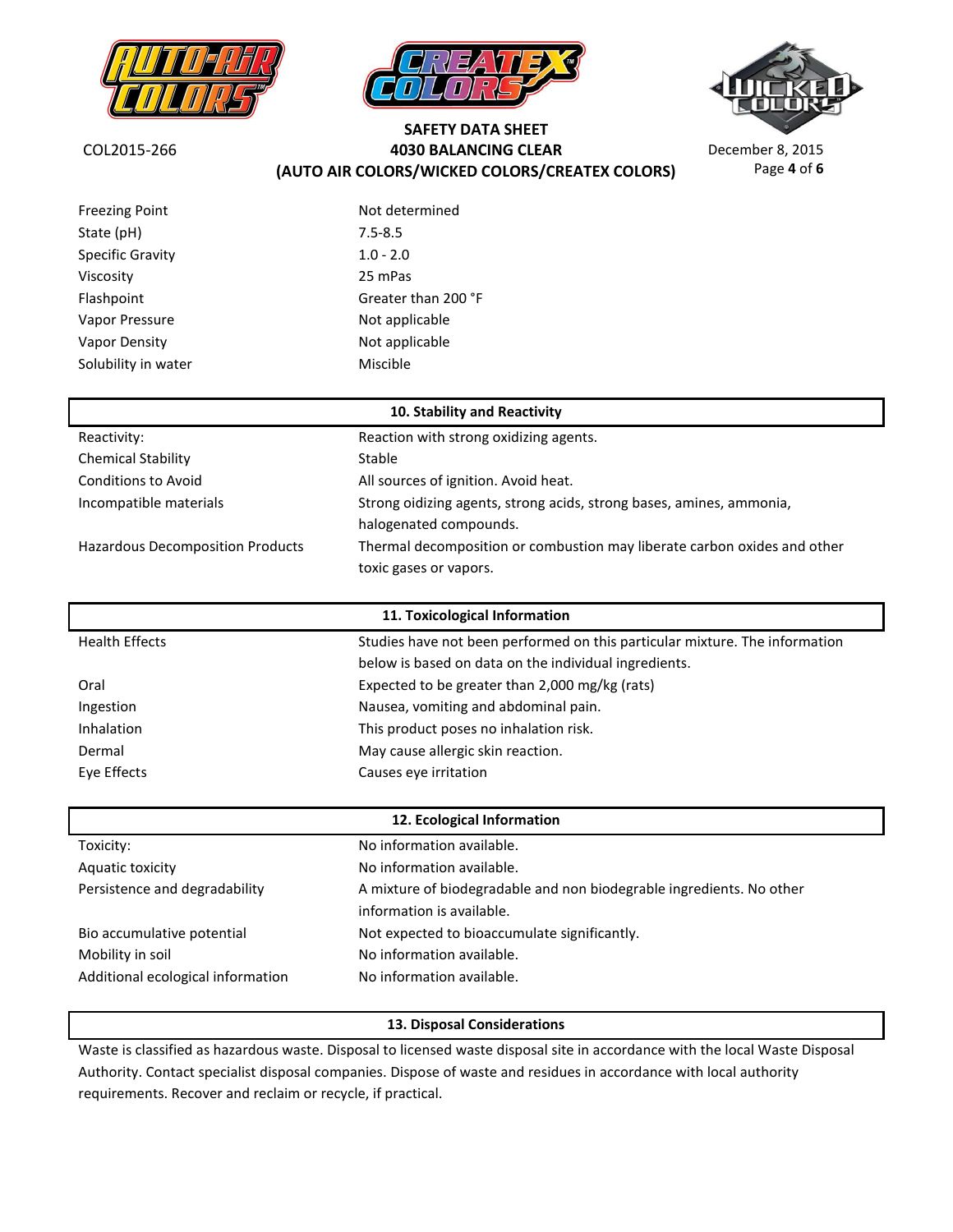







Page **5** of **6**

| 14. Transport Information                                                                                       |                                                                                                                                     |  |
|-----------------------------------------------------------------------------------------------------------------|-------------------------------------------------------------------------------------------------------------------------------------|--|
| The following transportation categories do not apply to this mixture sold as a consumer use product (non-bulk). |                                                                                                                                     |  |
| <b>DOT Non-Bulk</b>                                                                                             |                                                                                                                                     |  |
| <b>Shipping Name</b>                                                                                            | Not regulated                                                                                                                       |  |
| <b>Technical Shipping Name</b>                                                                                  | Not regulated                                                                                                                       |  |
| <b>Hazard Class</b>                                                                                             | Not regulated                                                                                                                       |  |
| <b>UN Number</b>                                                                                                | Not regulated                                                                                                                       |  |
| Packing Group                                                                                                   | Not regulated                                                                                                                       |  |
| <b>IMDG</b>                                                                                                     |                                                                                                                                     |  |
| <b>Shipping Name</b>                                                                                            | Not regulated                                                                                                                       |  |
| <b>Technical Shipping Name</b>                                                                                  | Not regulated                                                                                                                       |  |
| <b>Hazard Class</b>                                                                                             | Not regulated                                                                                                                       |  |
| <b>UN Number</b>                                                                                                | Not regulated                                                                                                                       |  |
| Packing Group                                                                                                   | Not regulated                                                                                                                       |  |
| <b>EmS Number</b>                                                                                               | Not regulated                                                                                                                       |  |
| <b>Marine Pollutant</b>                                                                                         | Not regulated                                                                                                                       |  |
| <b>ICAO/IATA</b>                                                                                                |                                                                                                                                     |  |
| <b>Shipping Name</b>                                                                                            | Not regulated                                                                                                                       |  |
| <b>Technical Shipping Name</b>                                                                                  | Not regulated                                                                                                                       |  |
| <b>Hazard Class</b>                                                                                             | Not regulated                                                                                                                       |  |
| <b>UN Number</b>                                                                                                | Not regulated                                                                                                                       |  |
| Packing Group                                                                                                   | Not regulated                                                                                                                       |  |
| <b>Marine Pollutant</b>                                                                                         | Not regulated                                                                                                                       |  |
|                                                                                                                 | This information is not intended to convey all specific regulatory or operational requirements/information relating to this         |  |
|                                                                                                                 | product. It is the responsibility of the transporting organization to follow all applicable laws, regulations and rules relating to |  |
| the transportation of the materials.                                                                            |                                                                                                                                     |  |

| 15. Regulatory Information                                                                      |                                                                             |
|-------------------------------------------------------------------------------------------------|-----------------------------------------------------------------------------|
| Safety, health and environmental regulations/legislation specific for the substance or mixture. |                                                                             |
| SARA                                                                                            | Not applicable                                                              |
| Section 355                                                                                     | Not applicable                                                              |
| (extremely hazardous substances)                                                                |                                                                             |
| Section 313                                                                                     | Not applicable                                                              |
| (Specific toxic chemical listing)                                                               |                                                                             |
| TSCA (Toxic Substance Control Act)                                                              | All ingredients are listed.                                                 |
| The Safe Drinking Water and Toxic                                                               | WARNING: Cancer - www.P65Warnings.ca.gov                                    |
| Enforcement Act of 1986 - California                                                            |                                                                             |
| Proposition 65                                                                                  |                                                                             |
| Chemicals known to cause cancer                                                                 | Trace amounts of Benzyl Chloride (CAS No.: 100-44-7); 1,4-Dioxane (CAS No.: |
|                                                                                                 | $123-91-1)$                                                                 |
| Chemicals known to cause reproductive                                                           | None of the ingredients are listed as of 12/08/2015                         |
| toxicity for females                                                                            |                                                                             |